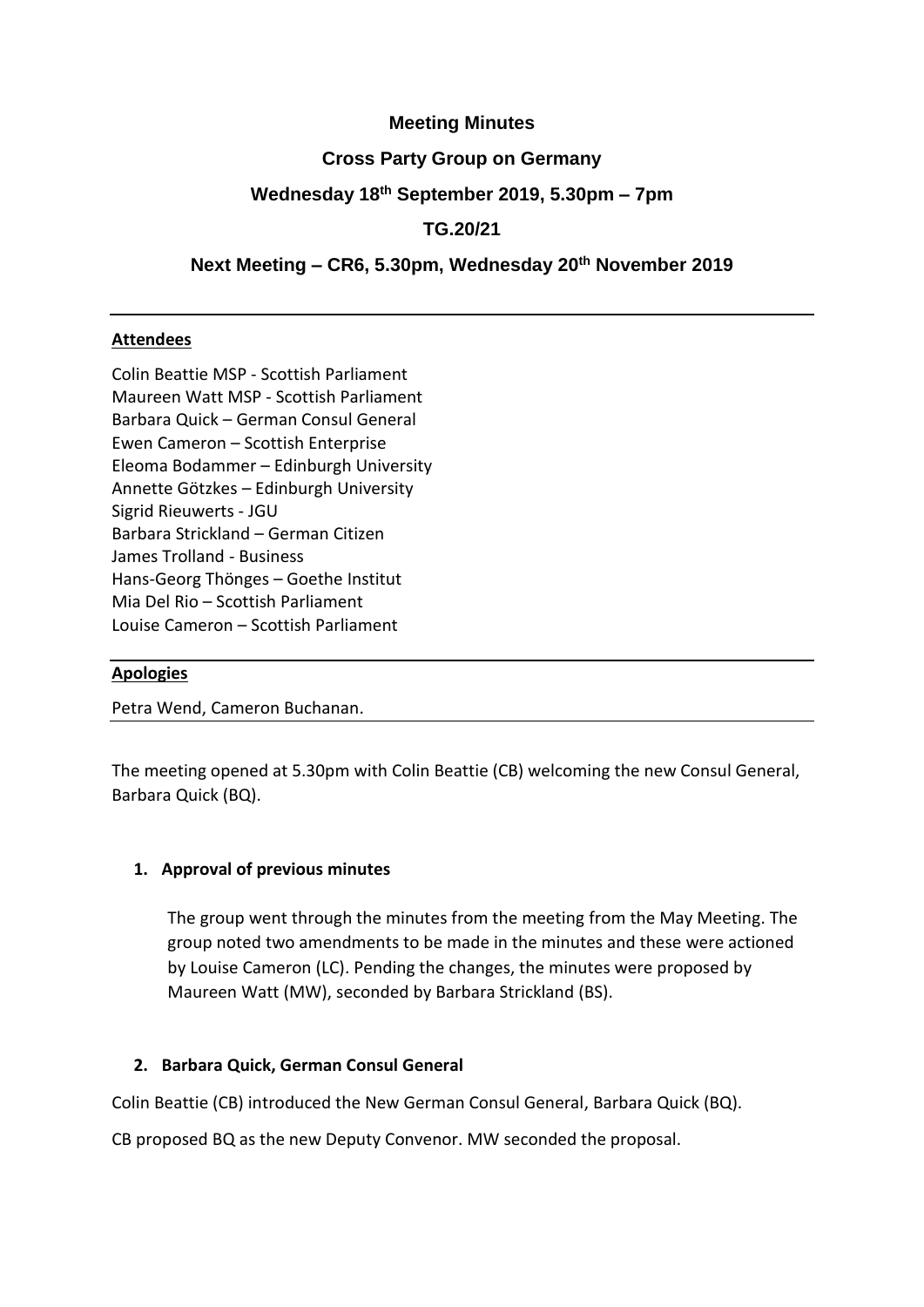BQ gave an outline of her previous professional roles, noting that she has 20 years of experience in diplomacy and has also worked in German-Russian relations.

BQ came to Scotland in mid-July from Berlin and she hopes that the CPG can be used to foster relations and to attract projects across a variety of fields. BQ hopes it will provide a space to discuss interesting topics and see what both countries can do for each other, as with the current political situation there is much to be collaborated on.

# **3. Ewen Cameron, Head of Trade Services at Scottish Enterprise**

EC attended to speak on the topic 'Scottish and German Cooperation after Brexit', and also noted he would like to continue his participation in the group moving forward, as he believed that Scottish Enterprise would find it beneficial to work with group.

EC noted in his role as head of trade services, he is in charge of the services available to exporters and their progress, he helps with marketing, partnership with others in Scotland on export activity. He noted that Scotland is an outward facing European nation with strong relationship with Germany, with a want to further develop economic and cultural investments.

- There are 165 German Owned businesses in Scotland, with 18660 staff and a £4.6 billion turnover
- Despite Brexit, investors are continuing to come to Scotland, and Scotland is the top region in the UK for attracting investment outside of London.
- German investors are largely complimentary about investment in Scotland, with few highlighting Brexit as a specific risk, though flight connectivity is an area in need of improvement.
- Germany is Scotland's 4<sup>th</sup> largest export market, attracting £2.3 billion and it has grown by 7.4% in last 4 years
- The Scottish Government launched a plan for growing Scotland's export performance – 'A Trading Nation'. The have asked Scottish Enterprise to increase the number of Global Scots from 650 to 2000. With 15 currently in Germany, this should be doubled by May 2020.
- Brexit It is difficult to predict the outcomes so Scottish Enterprise are focused on preparing businesses for Brexit, whatever the outcome. On their website they have more information on preparing for Brexit, which includes a self-assessment tool to help companies think about what they should be considering. They are also providing financial assistance through their Brexit support grant.

CB asked Scottish Enterprise why they focused on larger companies. MW queried what turnover a company needs to have to qualify for this support. EC noted that Scottish Enterprise take their direction from the Scottish Government and assured that any company which contacts Scottish Enterprise is provided with support. As part of Brexit there is a provision giving grants of £4000 to provide specialist support. 'A Trading Nation' talks about where they want the focus and that is on larger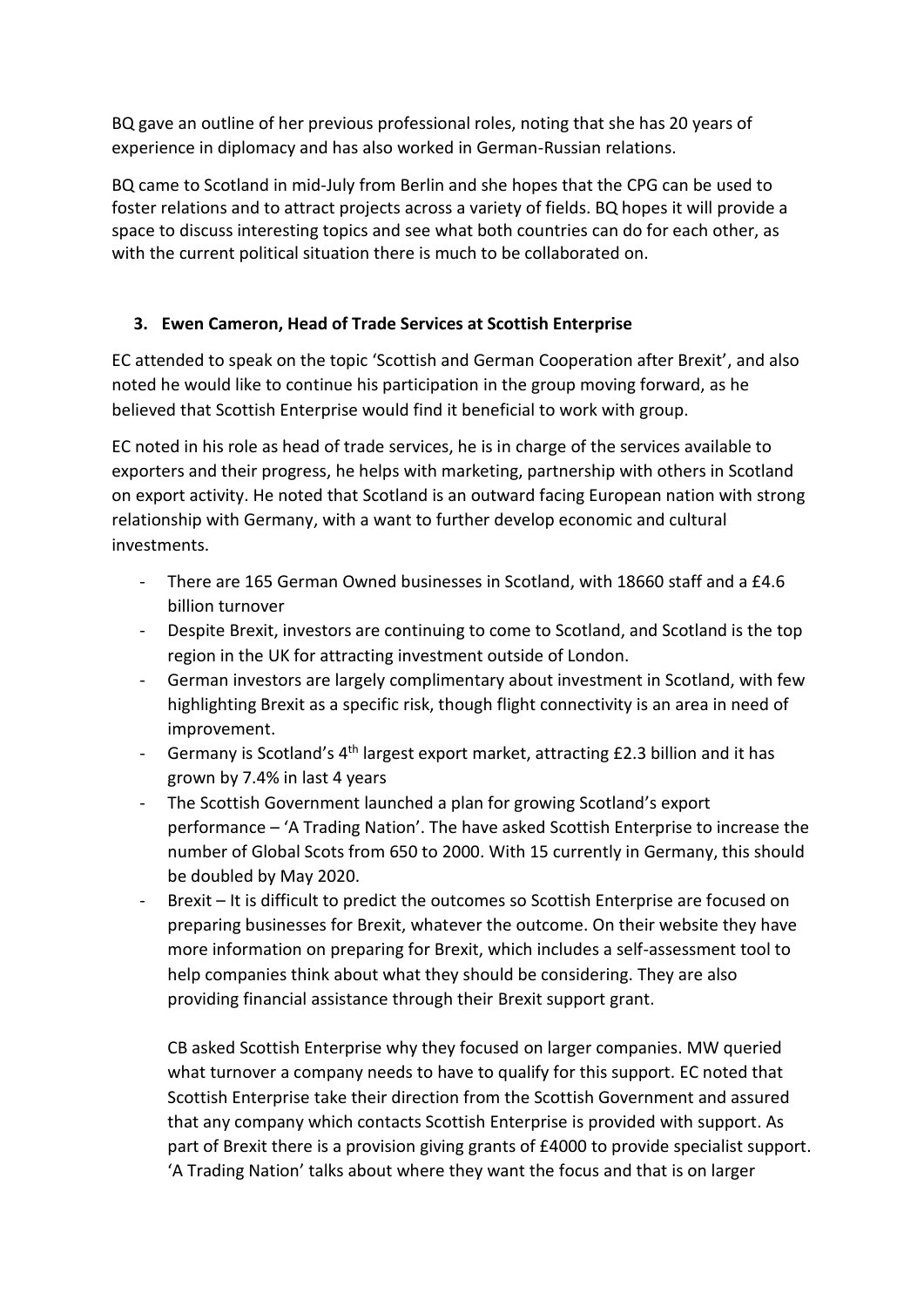companies and priority markets. EB asked why there is not a focus on start-up companies – particularly German ones that want to start up in Scotland. EC responded that Scottish Enterprise focus on export support but if German companies want to set up operations in Scotland there will be support for that.

JT noted that he though the focus should be on smaller companies, as surely they would be under more risk from Brexit, and voiced his concerns about the lack of resources and engagement with smaller business communities. EC responded that they encourage small medium size businesses to learn about their exporting opportunities and helping companies in identifying and selling their skills is a key aspect of the export growth plan.

SR asked who are the German partners and who are Scottish Enterprise talking to apart from businesses. EC noted he would come back to the group with more specifics on that, as his colleagues in Dusseldorf have the details on specific organisations.

SR asked if the group could have information on the 5 Scottish Enterprise events in Germany. EC noted he would circulate this information to the group through LC.

BQ asked what SDI does to prepare companies for Brexit and what businesses could do themselves. EC noted that SDI provides Scottish companies with information on tariff levels and the supply chain. That if companies are importing products from Germany what are the implications and regulations they need to be aware of. EC noted that Scottish Enterprise needed to have front line staff responding to any queries.

HT enquired into the needs of German language teaching initiatives play, and asked whether language plays a large role in business, or whether discussions automatically take place exclusively in English? SR noted that many feel in trading with Germany they don't need the language because Germans can speak English, but this is not how it should be. Language is identity, and there is much more than the mere translation of it. Moving to Germany and thinking they can do business in English doesn't work.

MW – At the beginning of September there was the Offshore Europe event in Aberdeen. Was there any presence there from SDI and was there anything related to Germany? EC replied that that they were at the event and that he would do a full evaluation on that and circulate that back. There are lots of oil and gas companies looking at low carbon opportunities and many are operating in Germany for that reason.

#### **4. Political, economic, cultural updates**